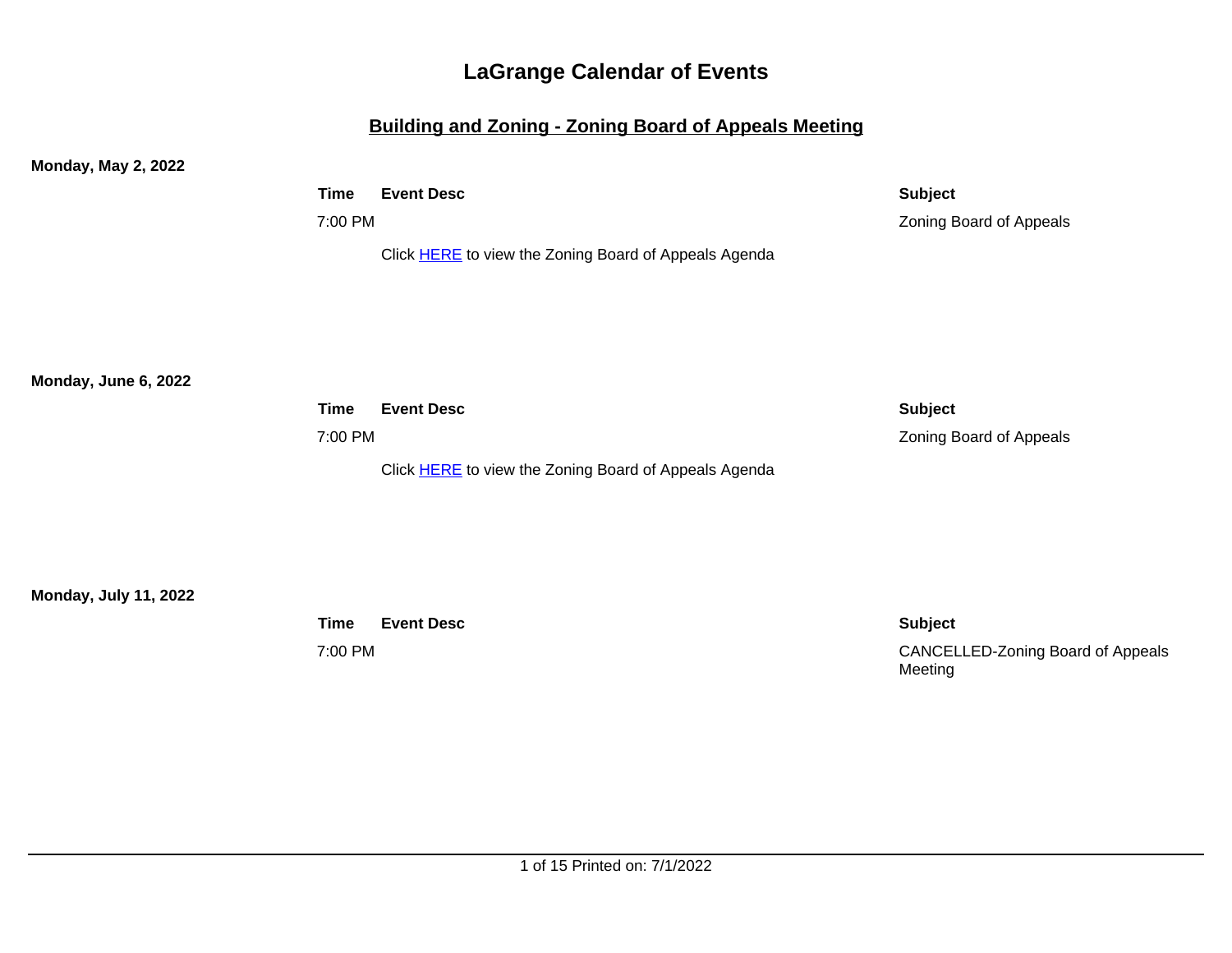## **Monday, August 1, 2022**

| Time    | <b>Event Desc</b>                                            | <b>Subject</b>          |
|---------|--------------------------------------------------------------|-------------------------|
| 7:00 PM |                                                              | Zoning Board of Appeals |
|         | Click <b>HERE</b> to view the Zoning Board of Appeals Agenda |                         |

**Monday, September 12, 2022**

| Time    | <b>Event Desc</b>                                            | <b>Subject</b>                 |
|---------|--------------------------------------------------------------|--------------------------------|
| 7:00 PM |                                                              | <b>Zoning Board of Appeals</b> |
|         | Click <b>HERE</b> to view the Zoning Board of Appeals Agenda |                                |

## **Monday, October 3, 2022**

| Time    | <b>Event Desc</b>                                            | <b>Subject</b>          |
|---------|--------------------------------------------------------------|-------------------------|
| 7:00 PM |                                                              | Zoning Board of Appeals |
|         | Click <b>HERE</b> to view the Zoning Board of Appeals Agenda |                         |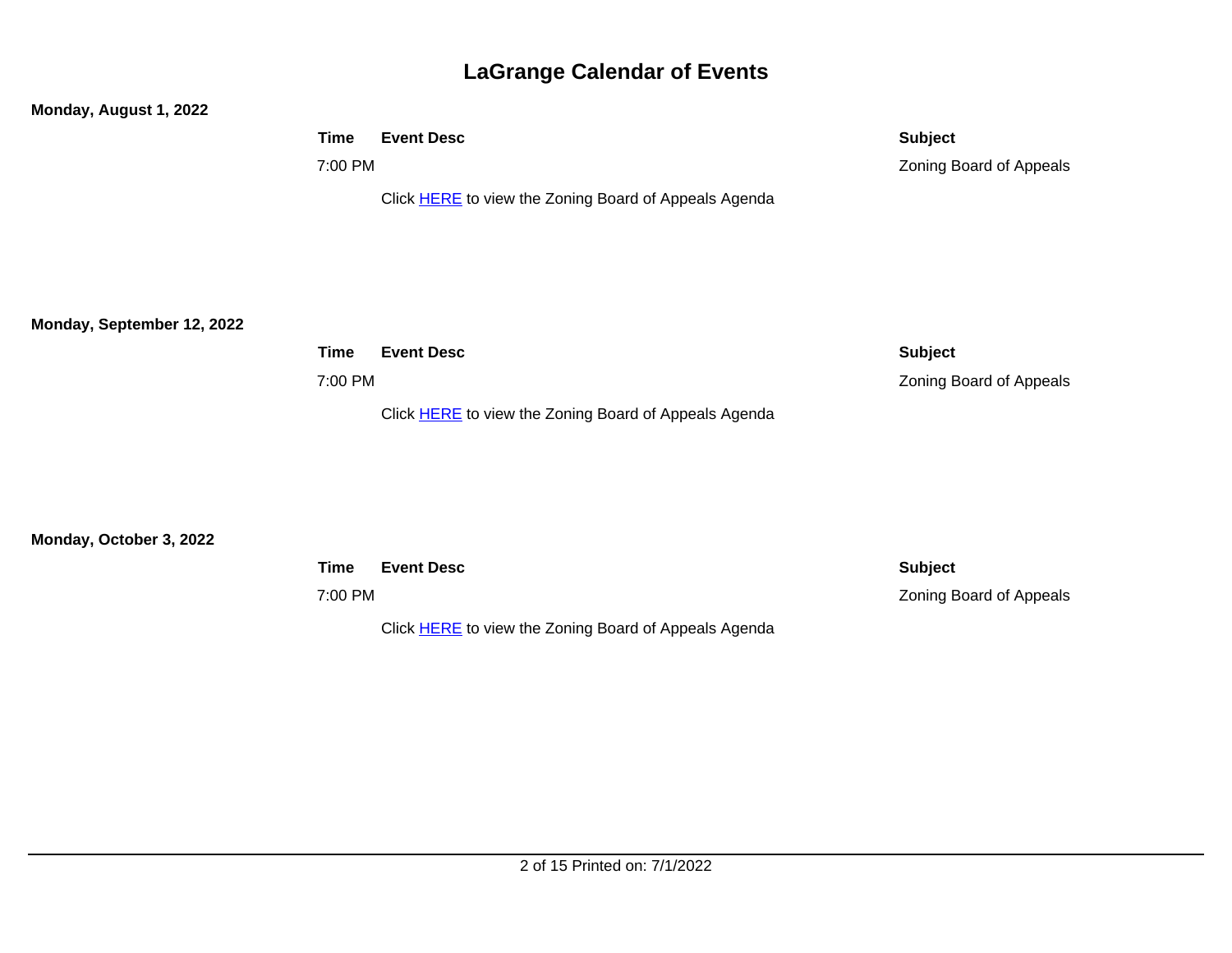#### **Monday, November 7, 2022**

| <b>Time</b> | <b>Event Desc</b>                                            | <b>Subject</b>                 |
|-------------|--------------------------------------------------------------|--------------------------------|
| 7:00 PM     |                                                              | <b>Zoning Board of Appeals</b> |
|             | Click <b>HERE</b> to view the Zoning Board of Appeals Agenda |                                |

**Monday, December 5, 2022**

| Time    | <b>Event Desc</b>                                            | <b>Subject</b>                 |
|---------|--------------------------------------------------------------|--------------------------------|
| 7:00 PM |                                                              | <b>Zoning Board of Appeals</b> |
|         | Click <b>HERE</b> to view the Zoning Board of Appeals Agenda |                                |

## **Conservation Advisory Council - CAC Meeting**

**Monday, May 16, 2022**

| Time | <b>Event Desc</b>                                                                                           | <b>Subject</b> |
|------|-------------------------------------------------------------------------------------------------------------|----------------|
|      | 7:00 PM Join Zoom Meeting<br>https://us02web.zoom.us/j/82132892460?pwd=u7JoiHQMHUT6-<br>Yv4yHEPDZ-IxsniDN.1 | Conserv        |

Meeting ID: 821 3289 2460 Passcode: 131268

Conservation Advisory Council Meeting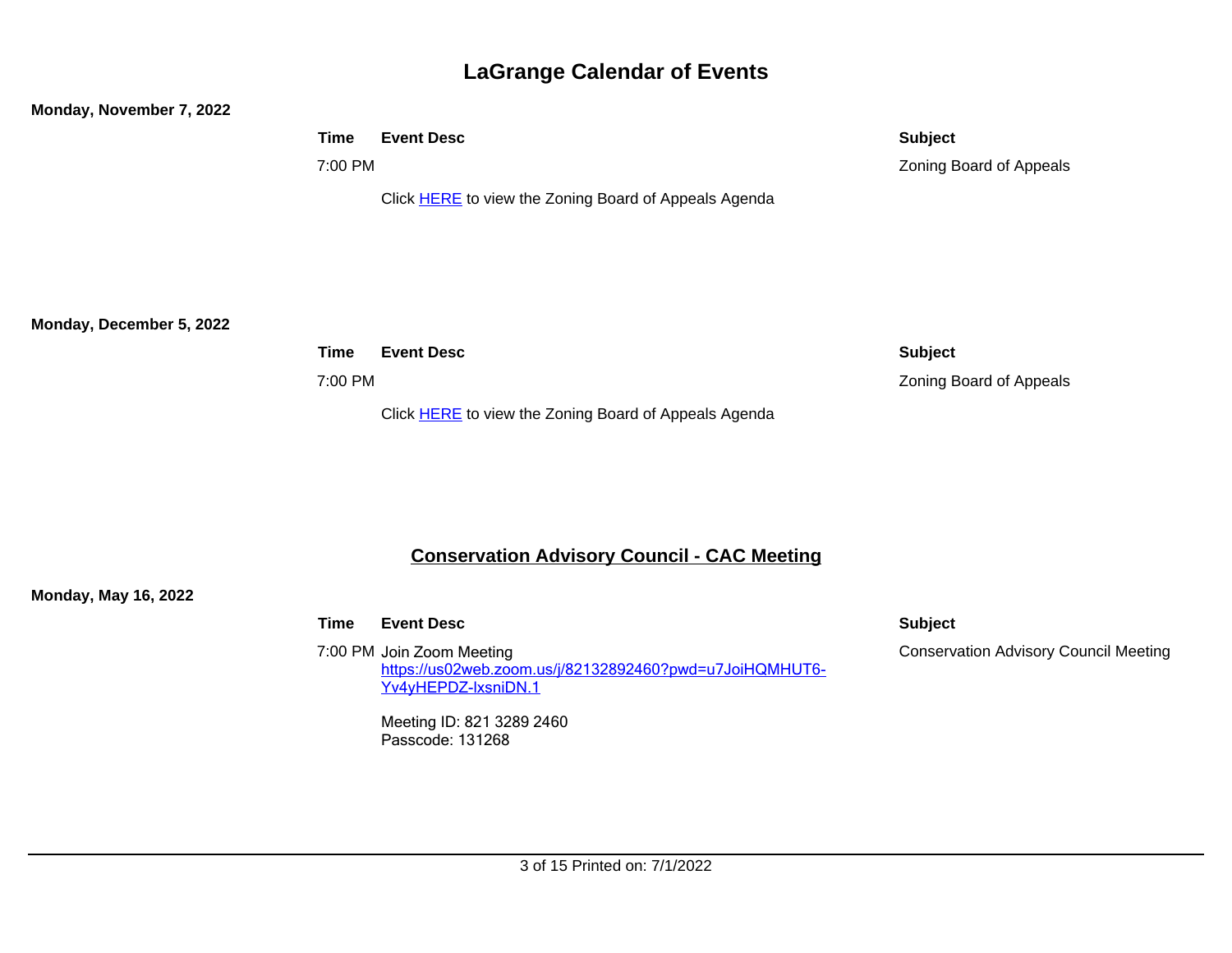#### **Monday, June 13, 2022**

### **Time Event Desc Subject**

7:00 PM

CAC Meeting

Time: Jun 13, 2022 07:00 PM Eastern Time (US and Canada)

Join Zoom Meeting [https://us02web.zoom.us/j/85364828233?](https://us02web.zoom.us/j/85364828233?pwd=TE5PaVNrV2NObThGbTRZelVpbEVUZz09) [pwd=TE5PaVNrV2NObThGbTRZelVpbEVUZz09](https://us02web.zoom.us/j/85364828233?pwd=TE5PaVNrV2NObThGbTRZelVpbEVUZz09)

Meeting ID: 853 6482 8233 Passcode: 760761

## **General - Public Event**

**Monday, May 30, 2022**

**Time Event Desc Subject**

9:00 AM Town Hall/Highway Closed

Conservation Advisory Council Meeting

Town Hall/Highway CLOSED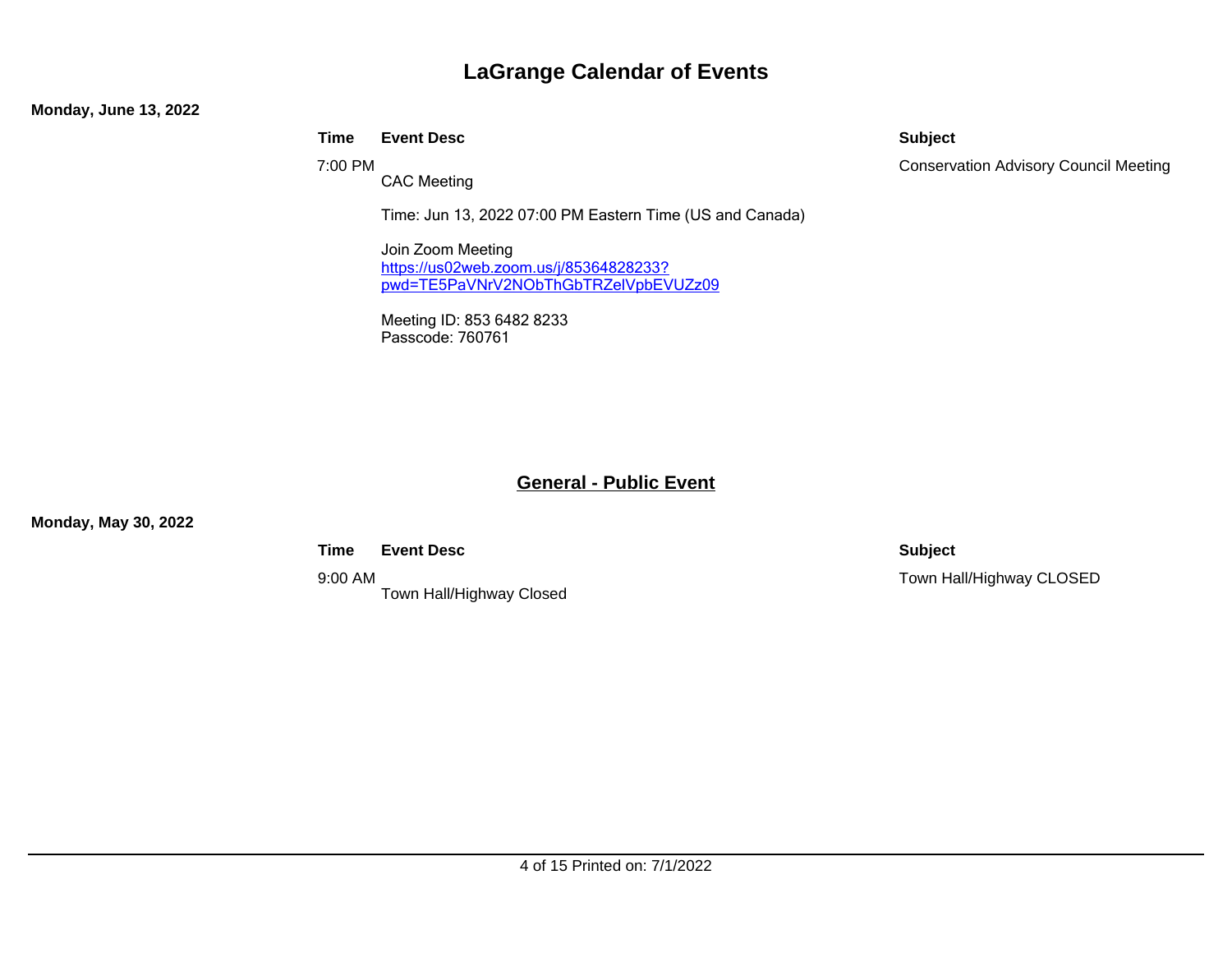## **Monday, May 30, 2022**

| Time | <b>Event Desc</b>                                                                                                                                                                                                                                                                                                                                                                                                                                                                                                                                                                                                                    | <b>Subject</b>               |
|------|--------------------------------------------------------------------------------------------------------------------------------------------------------------------------------------------------------------------------------------------------------------------------------------------------------------------------------------------------------------------------------------------------------------------------------------------------------------------------------------------------------------------------------------------------------------------------------------------------------------------------------------|------------------------------|
|      | 11:00 AM We cordially invite you to attend our 2022 Memorial Day Ceremony                                                                                                                                                                                                                                                                                                                                                                                                                                                                                                                                                            | <b>Memorial Day Ceremony</b> |
|      | On Monday May 30, 2022 at 11:00 AM sharp                                                                                                                                                                                                                                                                                                                                                                                                                                                                                                                                                                                             |                              |
|      | On Monday May 30, 2022 at 11:00 AM sharp, LaGrange Town Supervisor<br>Alan Bell, along with the LaGrange Town Board, will conduct a Memorial<br>Day Observance at the War Memorial site located at Town Hall 120<br>Stringham Road.<br>Boy Scout Troop 3082 will conduct a formal salute to our service men and<br>women who have given so much to ensure our freedom.<br>LaGrange Town Supervisor Alan Bell 'Invites LaGrange residents to<br>attend and take the time to remember the sacrifices made by the members<br>of our military. Pausing each year to thank and remember those who<br>fought for our freedom is our duty.' |                              |

## **Monday, July 4, 2022**

| Time      | <b>Event Desc</b>        | <b>Subject</b>           |
|-----------|--------------------------|--------------------------|
| $9:00$ AM | Town Hall/Highway Closed | Town Hall/Highway CLOSED |

**Monday, September 5, 2022**

| Time    | <b>Event Desc</b>        | <b>Subject</b>           |
|---------|--------------------------|--------------------------|
| 9:00 AM | Town Hall/Highway Closed | Town Hall/Highway CLOSED |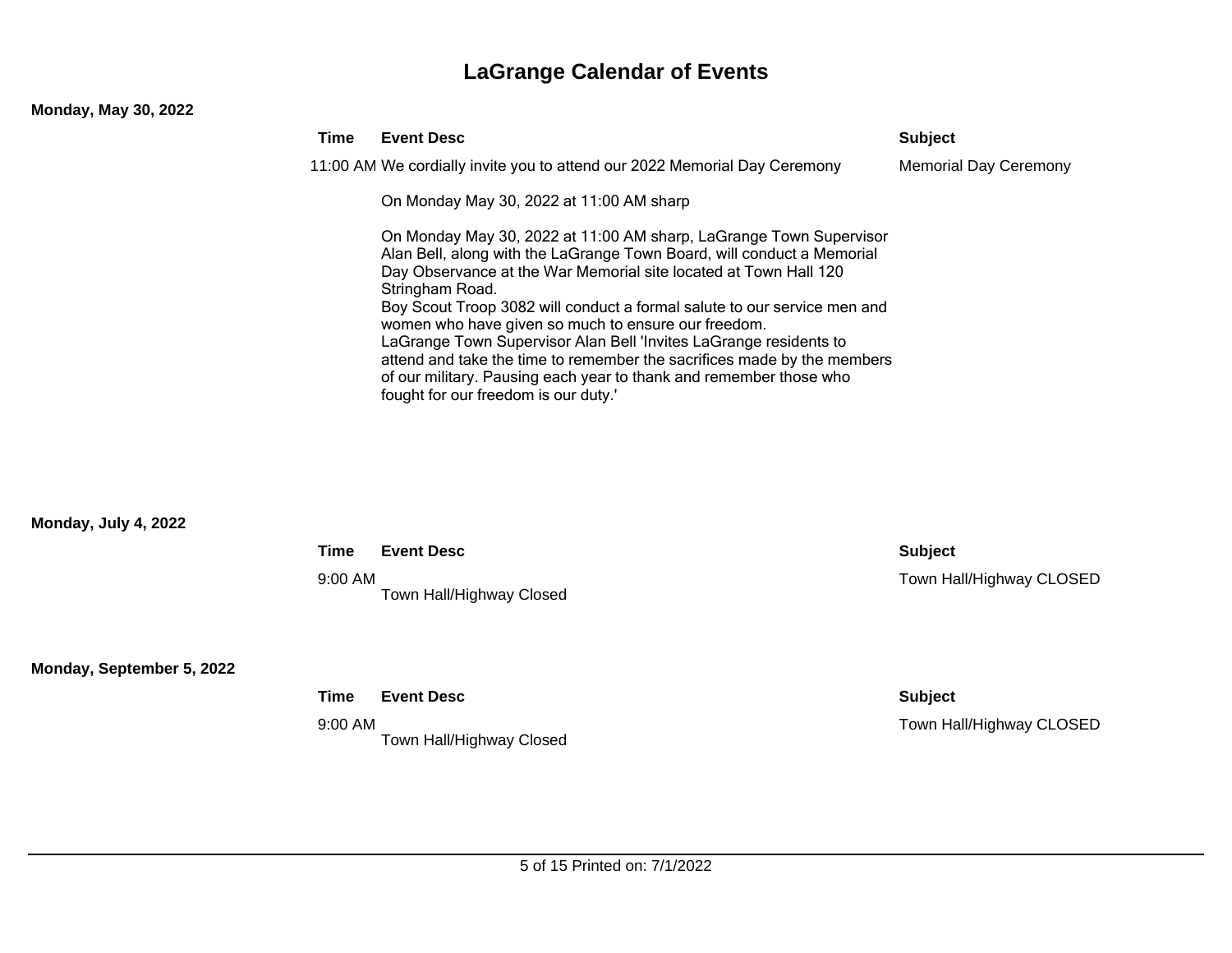| Monday, October 10, 2022    |             |                                 |                          |
|-----------------------------|-------------|---------------------------------|--------------------------|
|                             | <b>Time</b> | <b>Event Desc</b>               | <b>Subject</b>           |
|                             | 9:00 AM     | Town Hall/Highway Closed        | Town Hall/Highway CLOSED |
|                             |             |                                 |                          |
|                             |             |                                 |                          |
| Tuesday, November 8, 2022   |             |                                 |                          |
|                             | <b>Time</b> | <b>Event Desc</b>               | <b>Subject</b>           |
|                             | 9:00 AM     |                                 | <b>Highway CLOSED</b>    |
|                             |             | Highway/Parks Department-Closed |                          |
|                             |             |                                 |                          |
| Friday, November 11, 2022   |             |                                 |                          |
|                             | <b>Time</b> | <b>Event Desc</b>               | <b>Subject</b>           |
|                             | 9:00 AM     |                                 | Town Hall/Highway CLOSED |
|                             |             | Town Hall/Highway Closed        |                          |
|                             |             |                                 |                          |
| Thursday, November 24, 2022 |             |                                 |                          |
|                             | <b>Time</b> | <b>Event Desc</b>               | <b>Subject</b>           |
|                             | 9:00 AM     |                                 | Town Hall/Highway CLOSED |
|                             |             | Town Hall/Highway Closed        |                          |
|                             |             |                                 |                          |
| Friday, November 25, 2022   |             |                                 |                          |
|                             | <b>Time</b> | <b>Event Desc</b>               | <b>Subject</b>           |
|                             | 9:00 AM     |                                 | Town Hall/Highway CLOSED |
|                             |             | Town Hall/Highway Closed        |                          |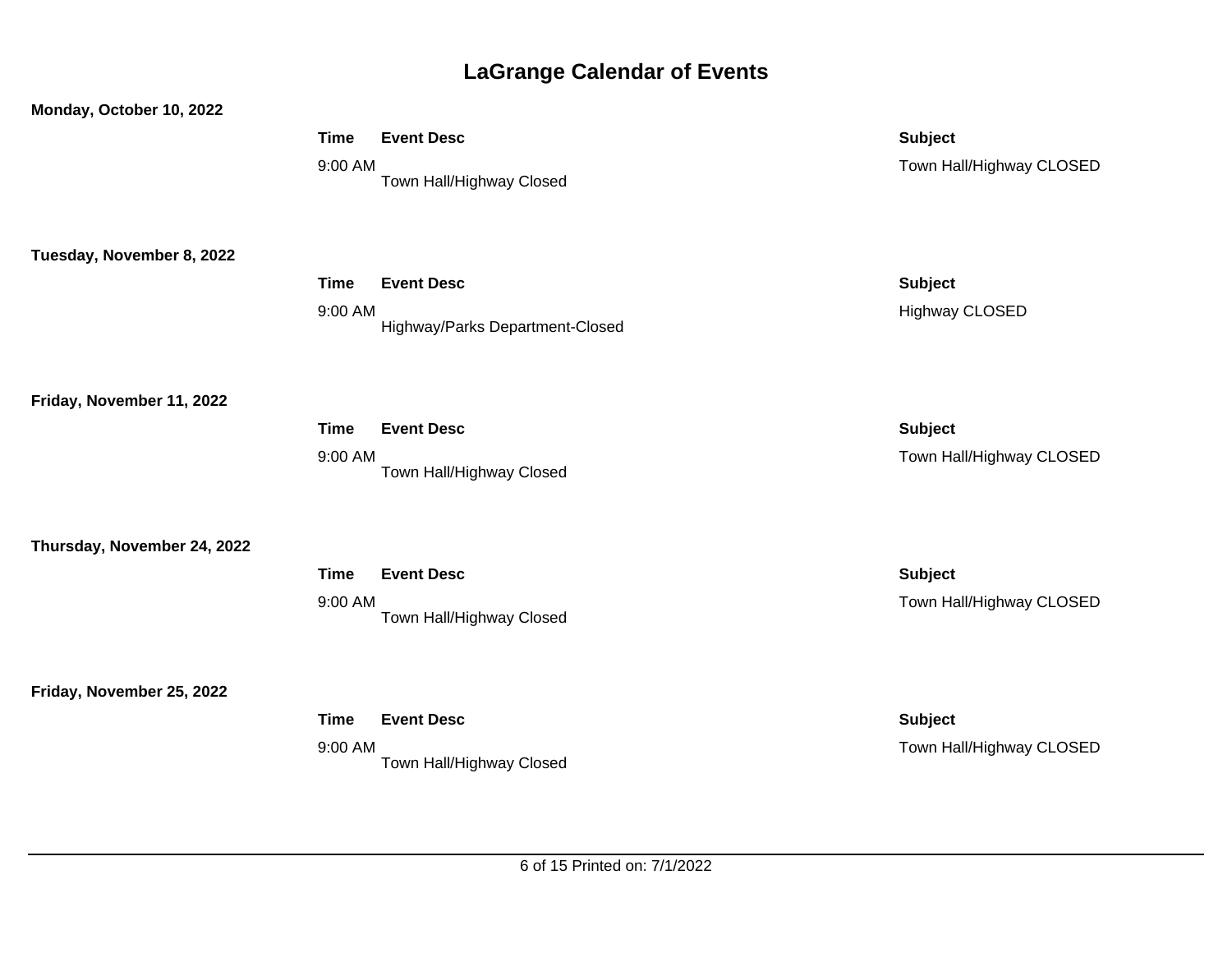#### **Friday, December 23, 2022**

**Time Event Desc Subject**

9:00 AM Town Hall Closed Town Hall CLOSED

**Monday, December 26, 2022**

**Time Event Desc Subject**

9:00 AM Town Hall/Highway Closed Town Hall/Highway CLOSED

## **Planning Board - Planning Board Meeting**

#### **Thursday, May 12, 2022**

**Time Event Desc Subject**

7:00 PM

Planning Board Special Meeting to be held on Thursday, May 12, 2022 from 7:00pm – 9:00pm at the LaGrange Town Hall, 120 Stringham Road regarding an application before the Board concerning Cornell Farms.

Planning Board Special Meeting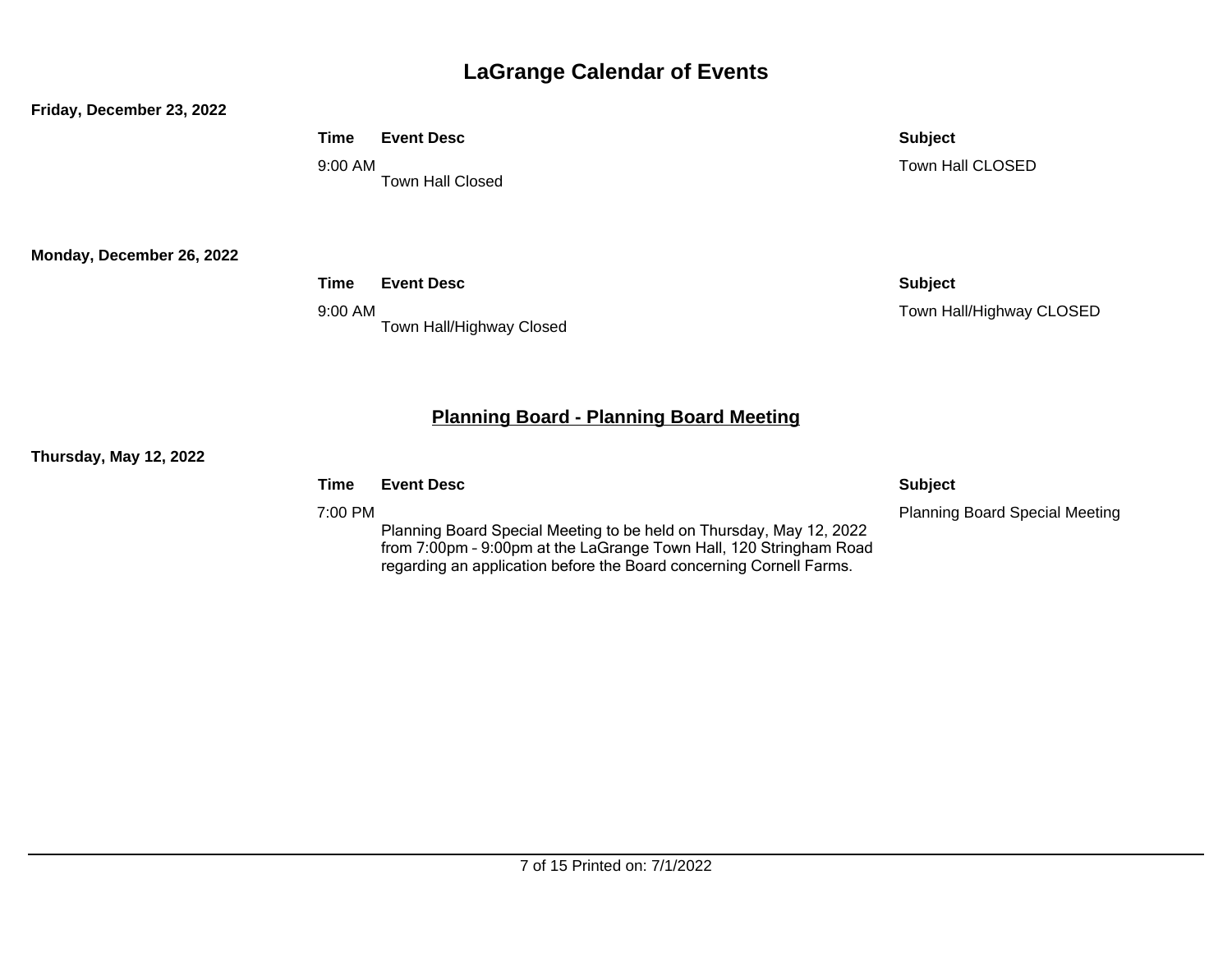## **Thursday, May 26, 2022**

|                         | <b>Time</b> | <b>Event Desc</b>                                                                                                                                                                                                                 | <b>Subject</b>                |
|-------------------------|-------------|-----------------------------------------------------------------------------------------------------------------------------------------------------------------------------------------------------------------------------------|-------------------------------|
|                         | 7:00 PM     |                                                                                                                                                                                                                                   | <b>Planning Board Meeting</b> |
|                         |             | <b>Planning Board Meetings</b>                                                                                                                                                                                                    |                               |
|                         |             | Click <b>HERE</b> to view the Agenda                                                                                                                                                                                              |                               |
|                         |             |                                                                                                                                                                                                                                   |                               |
| Thursday, June 23, 2022 |             |                                                                                                                                                                                                                                   |                               |
|                         | <b>Time</b> | <b>Event Desc</b>                                                                                                                                                                                                                 | <b>Subject</b>                |
|                         | 7:00 PM     |                                                                                                                                                                                                                                   | <b>Planning Board Meeting</b> |
|                         |             | <b>Planning Board Meetings</b>                                                                                                                                                                                                    |                               |
|                         |             | Click <b>HERE</b> to view the Agenda                                                                                                                                                                                              |                               |
|                         |             |                                                                                                                                                                                                                                   |                               |
|                         |             | <b>NOTICE TO THE PUBLIC</b><br>6/23/2022                                                                                                                                                                                          |                               |
|                         |             | Mid Hudson Materials (also known as Asphalt Plant) will be on the June<br>23rd Planning Board Meeting Agenda for referral only.                                                                                                   |                               |
|                         |             | No public comment will be accepted at the meeting.                                                                                                                                                                                |                               |
|                         |             | The public may submit any questions or concerns, in writing, to the<br>Planning Board Secretary. Correspondence may be submitted in-person,<br>via mail, or via email to the attention of Eileen Mang at<br>emang@lagrangeny.gov. |                               |
|                         |             |                                                                                                                                                                                                                                   |                               |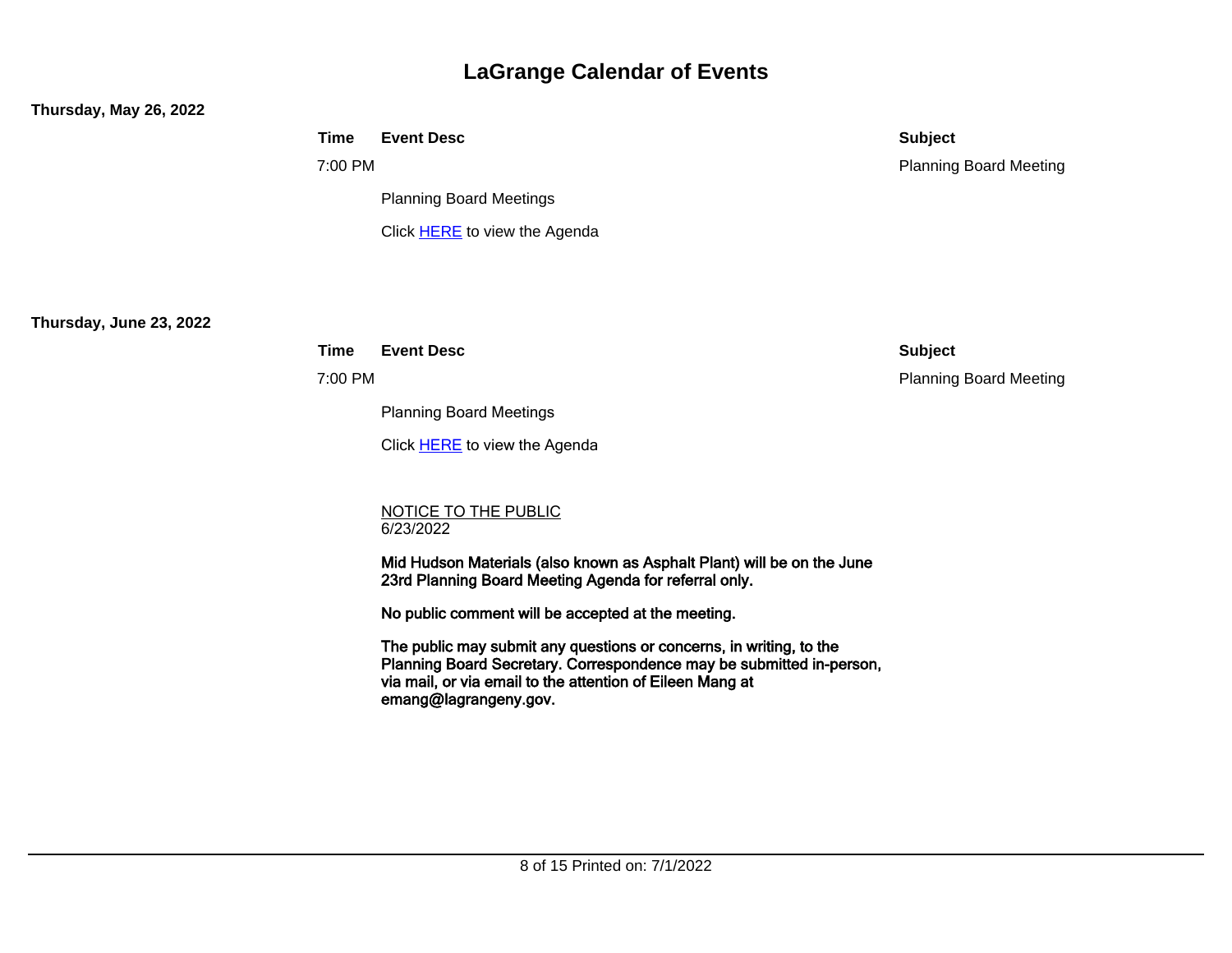## **Thursday, July 28, 2022**

|          | <b>Time</b> | <b>Event Desc</b>              | <b>Subject</b>                |
|----------|-------------|--------------------------------|-------------------------------|
|          | 7:00 PM     |                                | <b>Planning Board Meeting</b> |
|          |             | <b>Planning Board Meetings</b> |                               |
|          |             | Click HERE to view the Agenda  |                               |
|          |             |                                |                               |
|          |             |                                |                               |
| 2022     |             |                                |                               |
|          | <b>Time</b> | <b>Event Desc</b>              | <b>Subject</b>                |
|          | 7:00 PM     |                                | <b>Planning Board Meeting</b> |
|          |             | <b>Planning Board Meetings</b> |                               |
|          |             | Click HERE to view the Agenda  |                               |
|          |             |                                |                               |
|          |             |                                |                               |
| 22, 2022 |             |                                |                               |
|          | <b>Time</b> | <b>Event Desc</b>              | <b>Subject</b>                |
|          |             |                                |                               |

**Thursday, August 25, 2** 

**Thursday, September 2** 

7:00 PM Planning Board Meetings

Click **HERE** to view the Agenda

Planning Board Meeting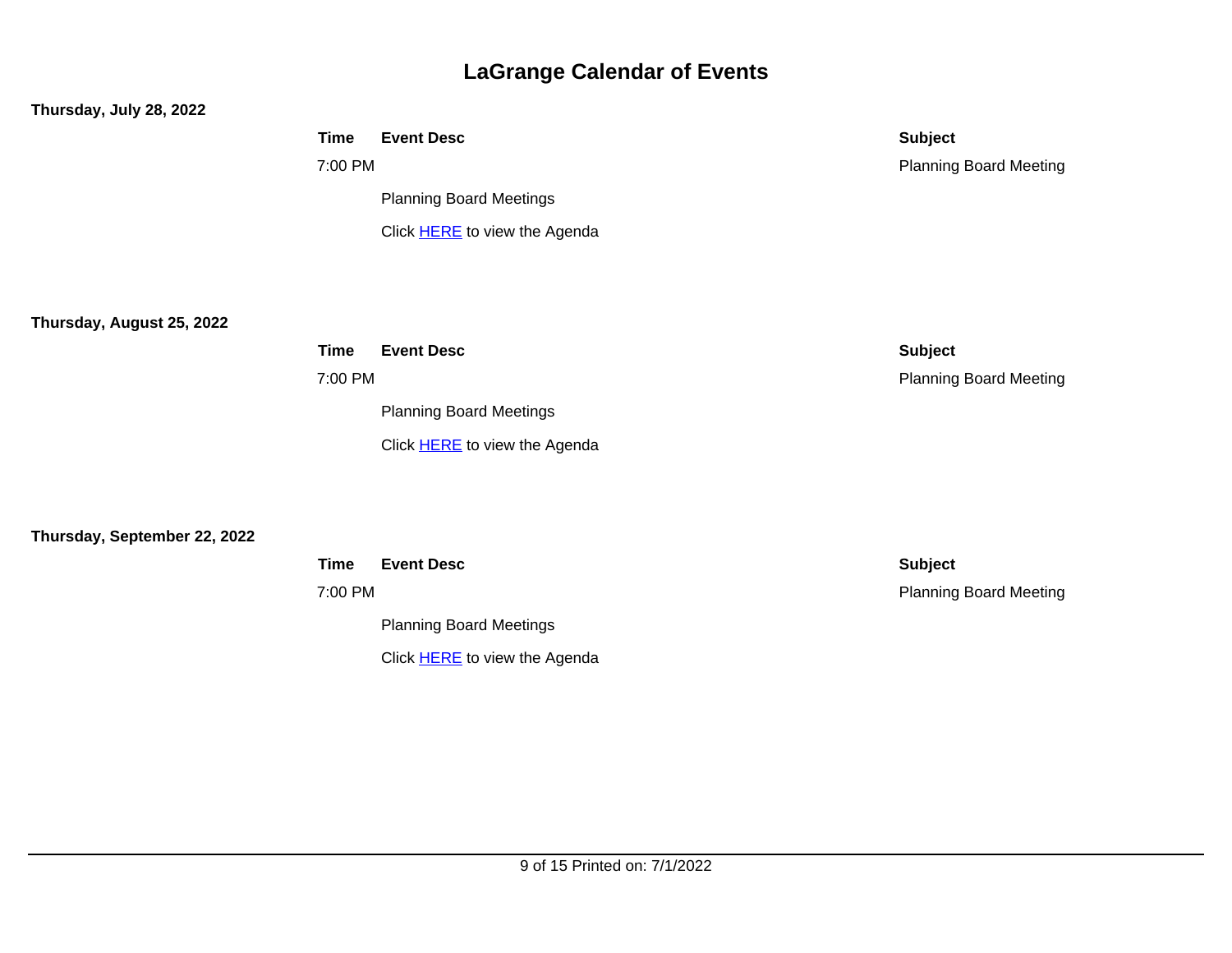#### **Thursday, October 27, 2022**

|                             | <b>Time</b> | <b>Event Desc</b>              | <b>Subject</b>                |
|-----------------------------|-------------|--------------------------------|-------------------------------|
|                             | 7:00 PM     |                                | <b>Planning Board Meeting</b> |
|                             |             | <b>Planning Board Meetings</b> |                               |
|                             |             | Click HERE to view the Agenda  |                               |
|                             |             |                                |                               |
|                             |             |                                |                               |
| Thursday, December 1, 2022  |             |                                |                               |
|                             | <b>Time</b> | <b>Event Desc</b>              | <b>Subject</b>                |
|                             | 7:00 PM     |                                | <b>Planning Board Meeting</b> |
|                             |             | <b>Planning Board Meetings</b> |                               |
|                             |             | Click HERE to view the Agenda  |                               |
|                             |             |                                |                               |
|                             |             |                                |                               |
| Thursday, December 29, 2022 |             |                                |                               |
|                             | <b>Time</b> | <b>Event Desc</b>              | <b>Subject</b>                |

7:00 PM Planning Board Meetings

Click **HERE** to view the Agenda

Planning Board Meeting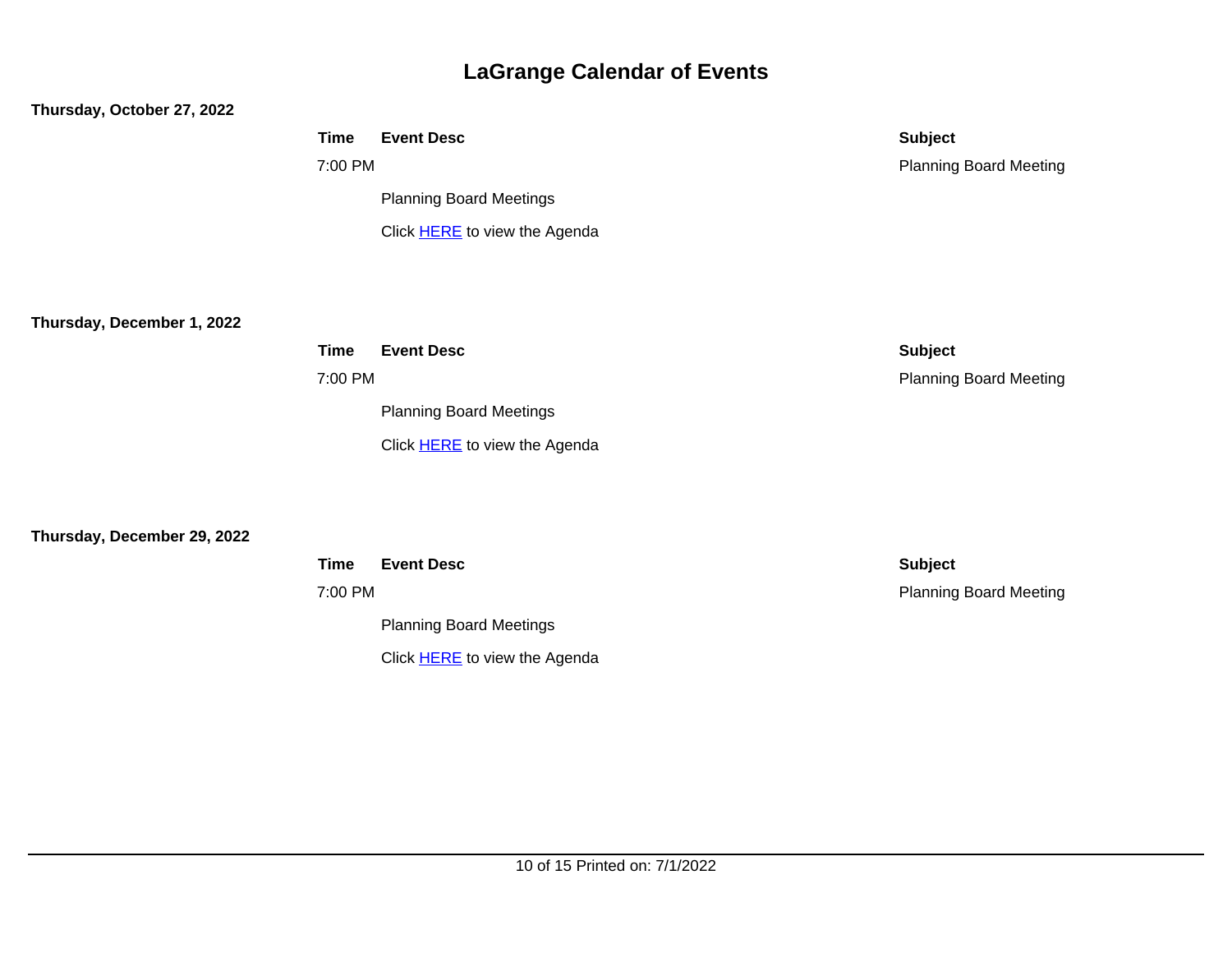#### **Thursday, January 26, 2023**

|  | <b>Time Event Desc</b> | <b>Subject</b> |
|--|------------------------|----------------|
|--|------------------------|----------------|

7:00 PM

Planning Board Meetings

Click **HERE** to view the Agenda

# Planning Board Meeting

## **Tax Assessor - Board of Assessment Review**

#### **Tuesday, May 24, 2022**

**Time Event Desc Subject**

9:00 AM GRIEVANCE DAY NOTICE Tuesday May 24, 2022

> 9AM-12PM session to be held in the Town of LaGrange Court Room (please sign in with the Assessor's office) 4PM-8PM session to be held at the Town of LaGrange Highway Department (130 Stringham Road)

## **Town Board - Town Board Meeting**

**Wednesday, May 4, 2022**

#### **Time Event Desc Subject**

7:00 PM

Town Board Meeting

Click **HERE** to view the Agenda

Grievance Day

Town Board Meeting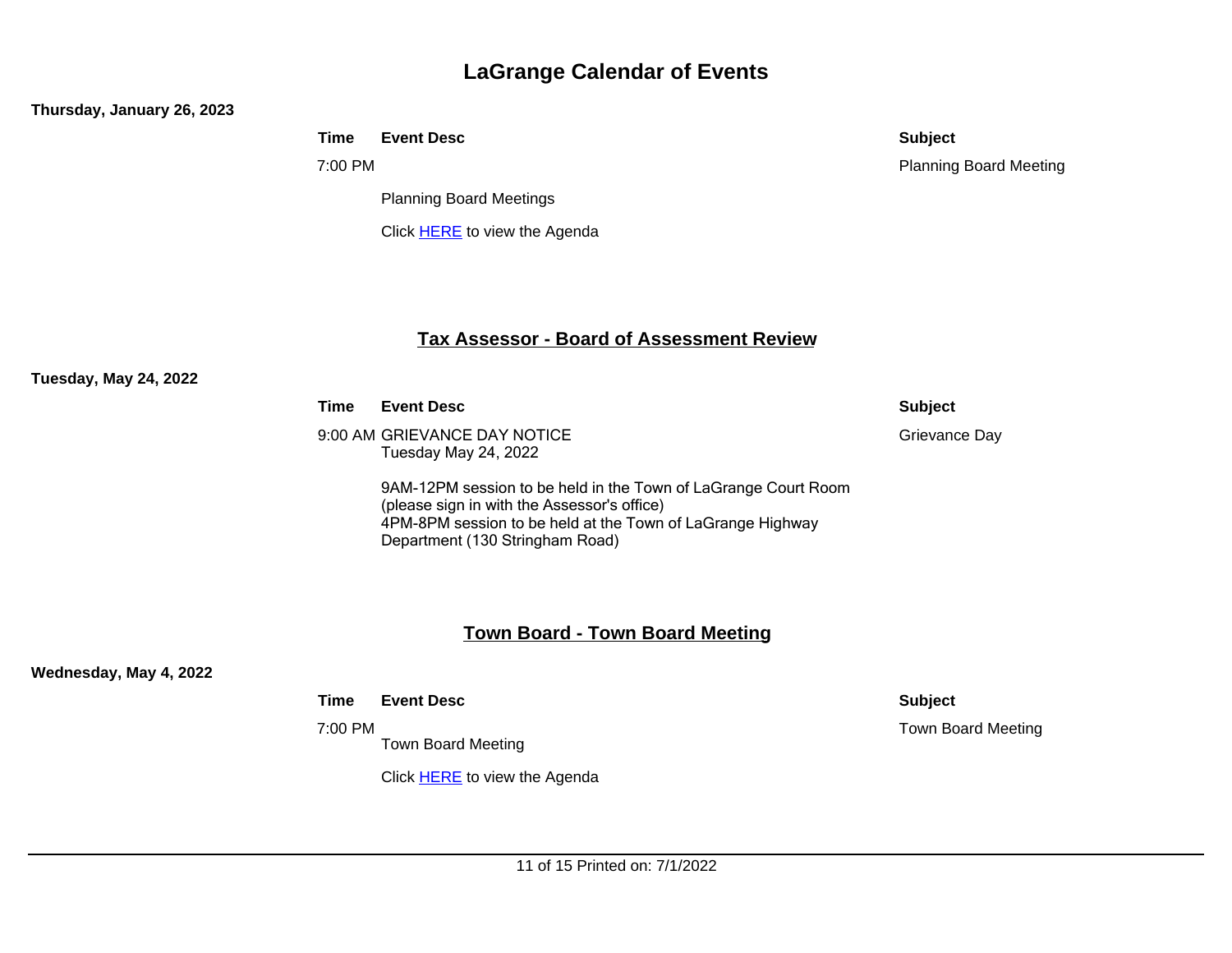### **Wednesday, May 18, 2022**

|                          | <b>Time</b><br>7:00 PM | <b>Event Desc</b><br><b>Town Board Meeting</b><br>Click HERE to view the Agenda        | <b>Subject</b><br>Town Board Meeting        |
|--------------------------|------------------------|----------------------------------------------------------------------------------------|---------------------------------------------|
| Wednesday, June 1, 2022  | <b>Time</b><br>7:00 PM | <b>Event Desc</b><br><b>Town Board Meeting</b><br>Click HERE to view the Agenda        | <b>Subject</b><br><b>Town Board Meeting</b> |
| Wednesday, June 15, 2022 | <b>Time</b><br>7:00 PM | <b>Event Desc</b><br><b>Town Board Meeting</b><br>Click <b>HERE</b> to view the Agenda | <b>Subject</b><br><b>Town Board Meeting</b> |
| Wednesday, July 6, 2022  | <b>Time</b><br>7:00 PM | <b>Event Desc</b><br><b>Town Board Meeting</b><br>Click HERE to view the Agenda        | <b>Subject</b><br><b>Town Board Meeting</b> |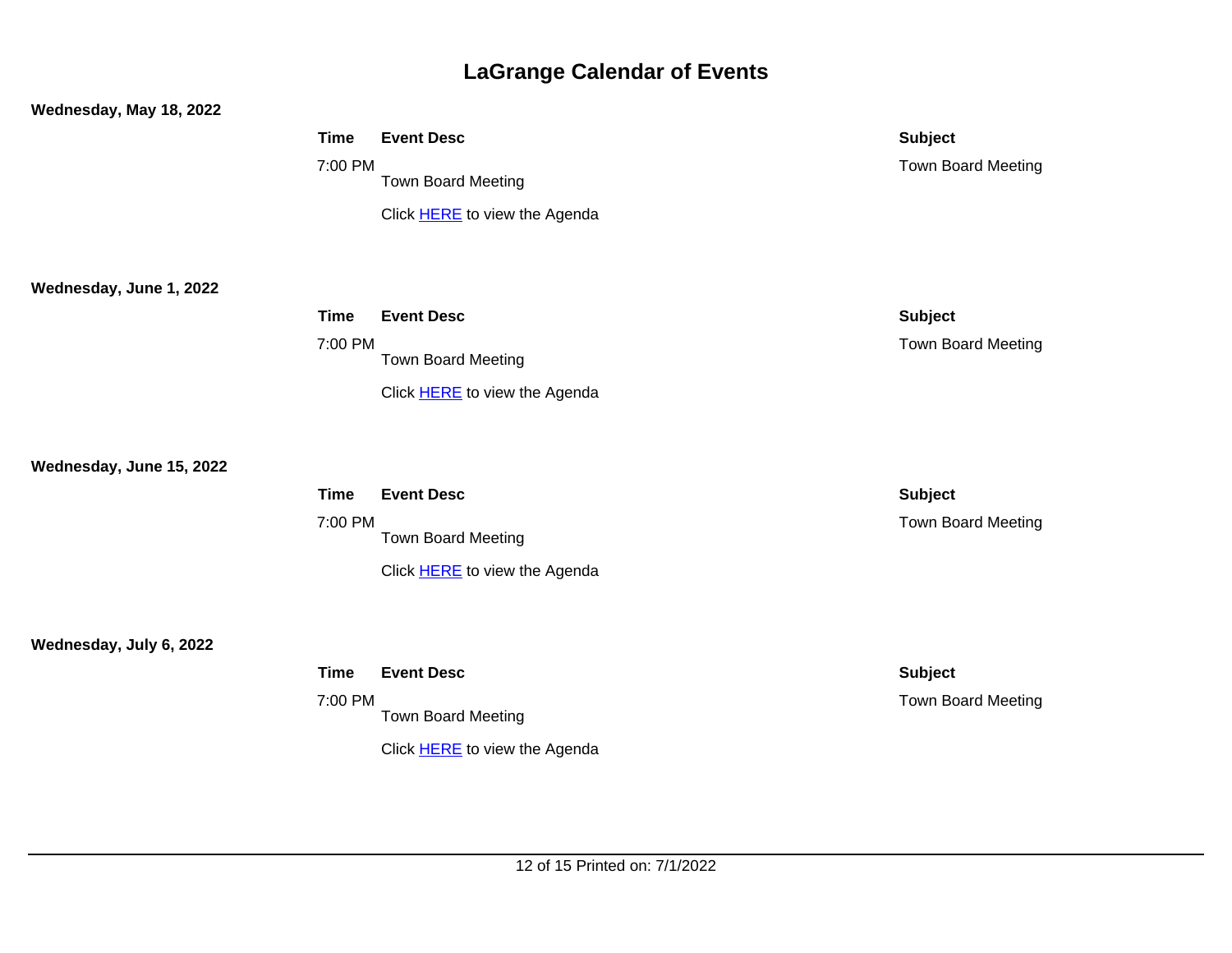## **Wednesday, July 20, 2022**

|                              | <b>Time</b><br>7:00 PM | <b>Event Desc</b><br><b>Town Board Meeting</b><br>Click HERE to view the Agenda        | <b>Subject</b><br><b>Town Board Meeting</b> |
|------------------------------|------------------------|----------------------------------------------------------------------------------------|---------------------------------------------|
| Wednesday, August 3, 2022    | <b>Time</b><br>7:00 PM | <b>Event Desc</b><br>Town Board Meeting<br>Click <b>HERE</b> to view the Agenda        | <b>Subject</b><br><b>Town Board Meeting</b> |
| Wednesday, August 17, 2022   | <b>Time</b><br>7:00 PM | <b>Event Desc</b><br><b>Town Board Meeting</b><br>Click HERE to view the Agenda        | <b>Subject</b><br><b>Town Board Meeting</b> |
| Wednesday, September 7, 2022 | <b>Time</b><br>7:00 PM | <b>Event Desc</b><br><b>Town Board Meeting</b><br>Click <b>HERE</b> to view the Agenda | <b>Subject</b><br><b>Town Board Meeting</b> |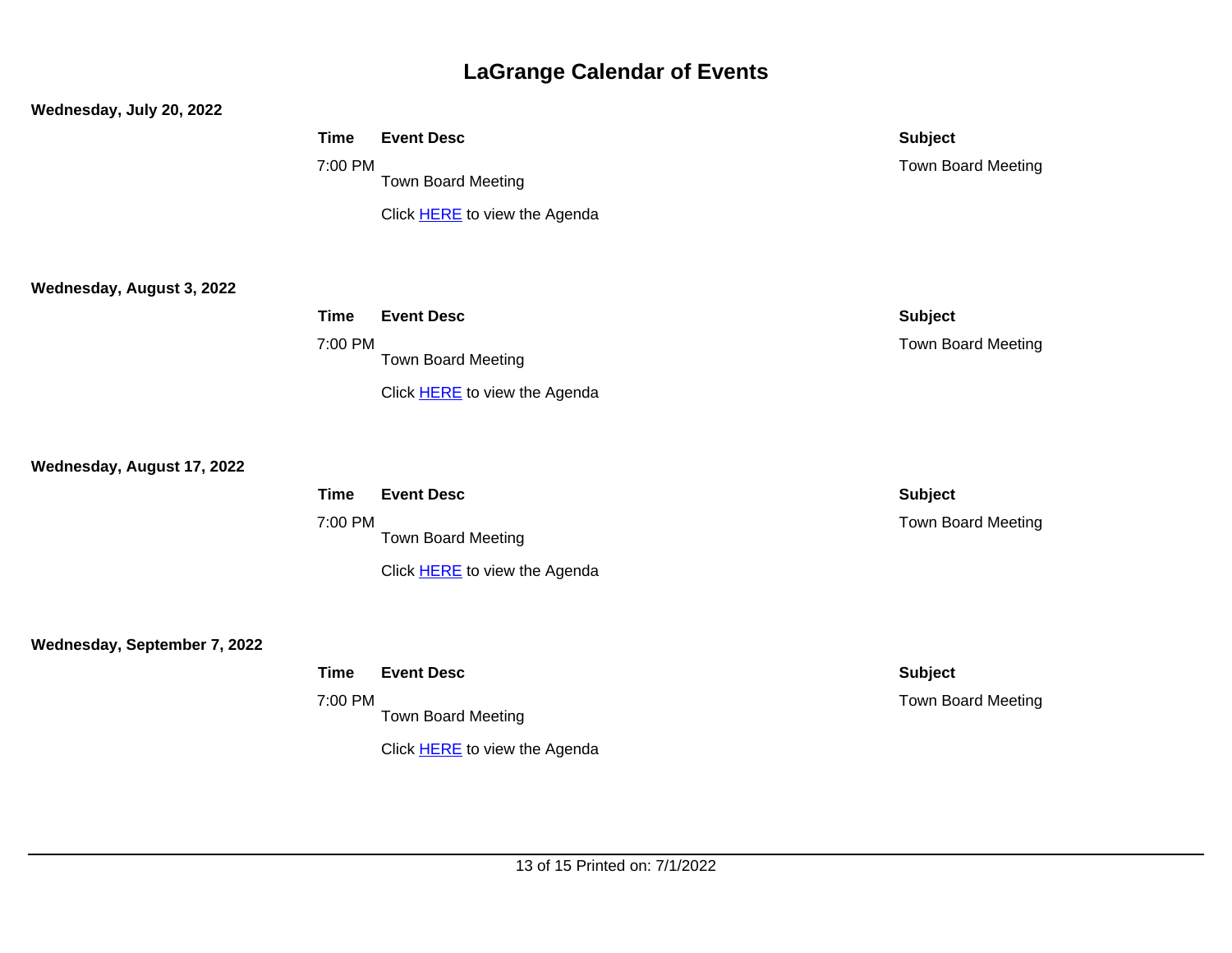# **Wednesday, September 21, 2022 Time Event Desc Subject** 7:00 PM Town Board Meeting Click [HERE](https://ecode360.com/documents/pub/LA0563/Agendas/?category=Town+Board+Meeting+Agenda) to view the Agenda Town Board Meeting **Wednesday, October 5, 2022 Time Event Desc Subject** 7:00 PM Town Board Meeting Click [HERE](https://ecode360.com/documents/pub/LA0563/Agendas/?category=Town+Board+Meeting+Agenda) to view the Agenda Town Board Meeting **Wednesday, October 19, 2022 Time Event Desc Subject** 7:00 PM Town Board Meeting Click [HERE](https://ecode360.com/documents/pub/LA0563/Agendas/?category=Town+Board+Meeting+Agenda) to view the Agenda Town Board Meeting **Wednesday, November 2, 2022 Time Event Desc Subject** 7:00 PM Town Board Meeting Click [HERE](https://ecode360.com/documents/pub/LA0563/Agendas/?category=Town+Board+Meeting+Agenda) to view the Agenda Town Board Meeting